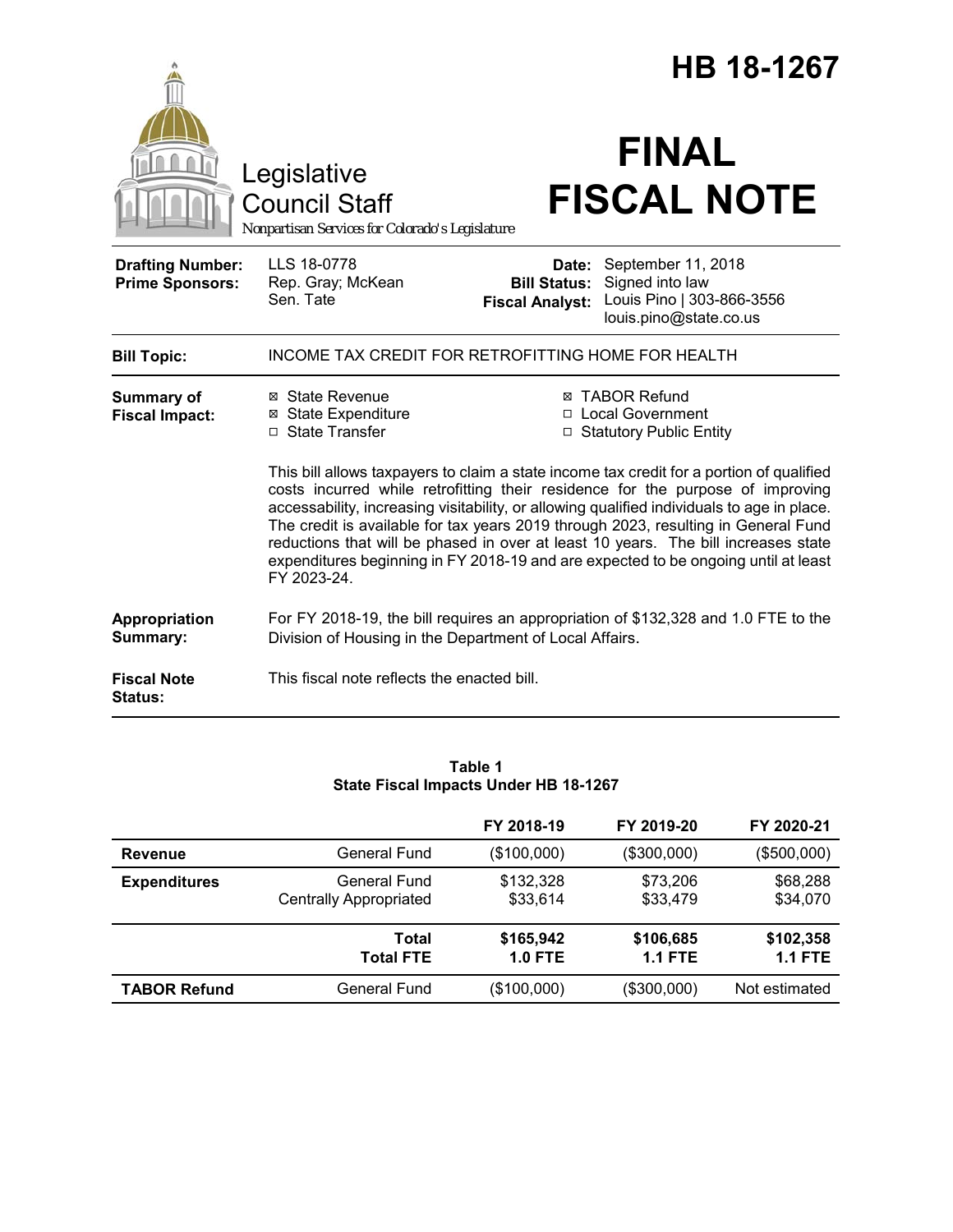### **Summary of Legislation**

This bill allows taxpayers to claim a state income tax credit for a portion of qualified costs incurred while retrofitting their residence for the purpose of improving accessability, increasing visitability, or allowing qualified individuals to age in place. The bill defines a qualified individual as an individual with a family income at or below 400 percent of the federal poverty level, the individual's spouse, or a dependent of the individual.

The credit is available for tax years 2019 through 2023 and the amount is equal to the cost of the retrofit or \$5,000, whichever is less. The bill caps the total amount of credits that can be issued in each year to \$1 million. The credit certificates will issued in the order in which they are requested. The credit is neither refundable nor transferable but may be carried forward for a period not to exceed five years.

The Division of Housing (DOH) in the Department of Local Affairs will be responsible for certifying that the taxpayer meets the requirements for the income tax credit. The DOH will also issue tax credits and track and ensure that the total amount of credits issued does not exceed the \$1 million annual cap. Finally, the DOH will work with other stakeholders to establish any additional requirements for the income tax credit.

The income tax credit is repealed effective December 31, 2028.

#### **Background**

**Federal poverty level.** The federal poverty level (FPL) is a measure of income used to determine eligibility for certain federal and state programs and benefits (e.g. Medicaid). The income amounts vary based on the number of individuals in the household and are annually adjusted for inflation. Table 2 shows the 2018 guidelines for family income at or below 400 percent of the FPL, the threshold for eligibility for the credit under this bill.

| <b>Persons in Household</b> | 400 Percent of Federal<br><b>Poverty Guidelines (FPL)</b> |
|-----------------------------|-----------------------------------------------------------|
| 1                           | \$48,560                                                  |
| 2                           | \$65,840                                                  |
| 3                           | \$83,120                                                  |
| 4                           | \$100,400                                                 |
| 5                           | \$117,680                                                 |
| 6                           | \$134,960                                                 |
| 7                           | \$152,240                                                 |
| 8                           | \$169,520                                                 |

#### **Table 2 2018 Poverty Guidelines**

*Source: The Department of Health and Human Services*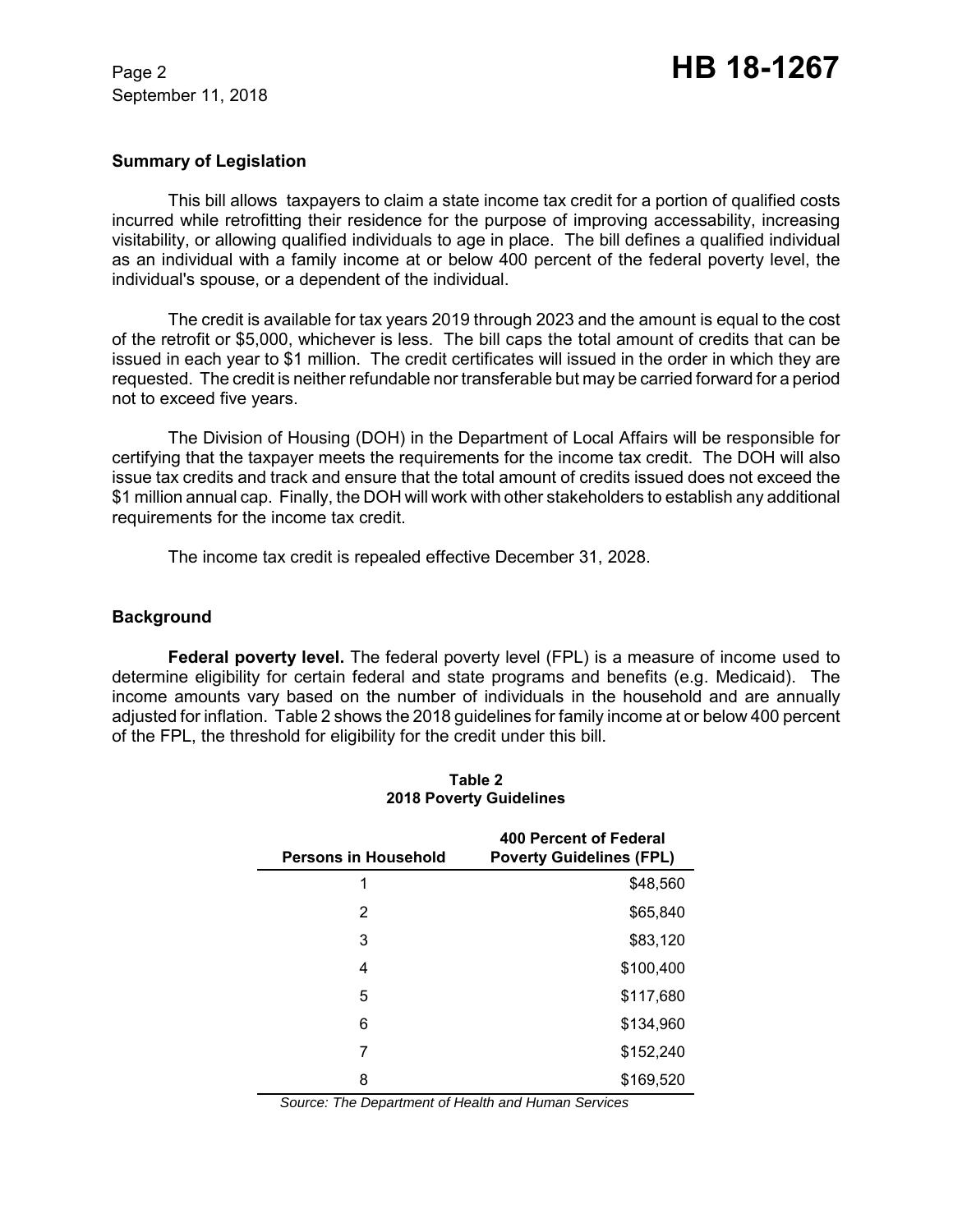**Other states***.* Virginia offers an income tax credit designed to improve accessability and visitability for residential units. Tax credits are available for up to \$5,000 for approved retrofitting costs. The total amount of credits that can be issued is capped at \$1 million per year. The credit is available for both individuals and contractors. From 2011 to 2016, an average of 260 individual applicants were issued income tax credits. The average amount of each tax credit was \$3,850 per year per taxpayer.

## **State Revenue**

This bill will reduce General Fund revenue by \$100,000 in FY 2018-19 (half-year impact),\$300,000 in FY 2019-20, and \$500,000 in FY 2020-21.

**Assumptions.** This fiscal note assumes that the DOH will issue the full \$1 million in credits in each year the credit is available. However, the amount and timing of when credits are claimed are dependent on a number of factors, such as the economy and individual tax liabilities in any given year. Therefore, the revenue impacts of the tax credit will vary.

Table 3 shows state General Fund revenue reductions under the following assumptions:

- On average, the DOH will issue 260 income tax credits each year, with an average amount of \$3,846 per credit. These estimates are based on the experience of a similar tax credit in Virginia. By comparison, various remodeling sources show the average cost of installing a ramp or walk-in bathtub is \$3000 to \$5,000; and
- The issued income tax credit will be claimed over a five year period, approximately \$769 each year. Based on data from the Colorado Statistics of Income report, the average state income tax liability for taxpayers with a federal adjusted growth income between \$25,000 to \$50,000 was approximately \$800 in 2013, the latest year for which data are available.

| <b>Fiscal Year</b>     | <b>General Fund Revenue</b><br>Impact |  |
|------------------------|---------------------------------------|--|
| FY 2018-19 (half-year) | (\$100,000)                           |  |
| FY 2019-20             | (\$300,000)                           |  |
| FY 2020-21             | (\$500,000)                           |  |
| FY 2021-22             | (\$700,000)                           |  |
| FY 2022-23             | (\$900,000)                           |  |
| FY 2023-24             | (\$900,000)                           |  |
| FY 2024-25             | (\$700,000)                           |  |
| FY 2025-26             | (\$500,000)                           |  |
| FY 2026-27             | (\$300,000)                           |  |
| FY 2027-28 (half-year) | (\$100,000)                           |  |
| Total                  | $($5$ million $)$                     |  |

#### **Table 3 General Fund Revenue Reduction Under of HB 18-1267**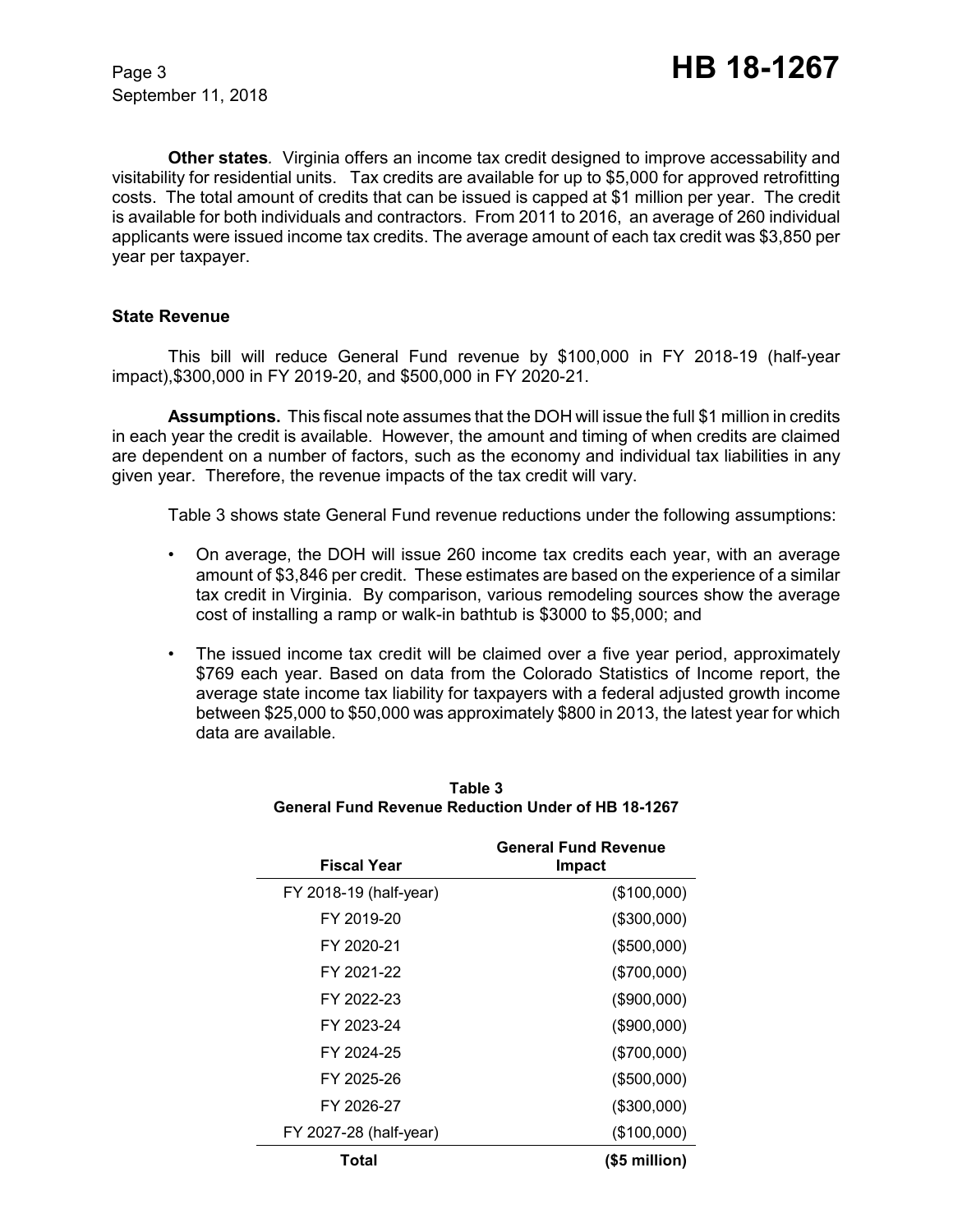To the degree that the full amount of tax credit is not utilized as early as assumed here, reductions in General Fund revenue will be pushed into future years. Conversely, if credits are claimed sooner, General Fund reductions will occur earlier than what is shown in Table 3.

## **TABOR Refund**

This bill reduces state revenue from the General Fund, which will reduce the amount of money required to be refunded under TABOR for FY 2018-19 and FY 2019-20.

Since the bill reduces revenue to the General Fund and the refund obligation by equal amounts, there is no net impact on the amount of money available in the General Fund for the budget. However, the bill will reduce money for the General Fund budget in the future during years when the state does not collect revenue above the TABOR limit.

State revenue subject to TABOR is not estimated for years beyond FY 2019-20.

## **State Expenditures**

This bill increases state expenditures by \$165,942 and 1.0 FTE in FY 2018-19 and \$106,685 and 1.1 FTE in FY 2019-20, with similar ongoing impacts through at least FY 2023-24. These costs include personal service and computer programing costs for the Department of Local Affairs and the Department of Revenue, as shown in Table 4.

**Department of Local Affairs, Division of Housing.** In FY 2018-19, the DOH will require \$165,942 and 1.0 FTE for a program assistant to review, issue and certify that the taxpayer meets the requirements for the income tax credit. These costs also include one-time computer programing expenses of \$65,508, which will be reappropriated to the Office of Information and Technology (OIT). The program assistant is expected to begin work with stakeholders on program design details and establish any additional requirements before the income tax credit becomes available in 2019. The DOH will require 1.0 FTE each year until FY 2023-24. Tax credit issuances under this bill cease on December 31, 2023.

**Department of Revenue**. In FY 2019-20, General Fund expenditures for the Department of Revenue will increase by \$13,360. These costs include one-time programing costs to add the new state income tax credit to the GenTax accounting system, which is programed by a contractor at a rate of \$250 per hour. These changes are expected to increase General Fund expenditures by \$1,250, representing 5 hours of programing. The programming is tested by the DOR to ensure the system is functioning properly. This testing will require one-time funding of \$3,838. Other operating costs in FY 2019-20 include expenditures to update the state's tax form optical recognition software and document management tasks provided by the Department of Personnel and Administration (DPA) and for the DOR to compile data for annual reports. These expenses will total \$2,634, of which \$1,356 are reappropriated to the DPA.

The DOR will require 0.1 FTE from FY 2019-20 until at least FY 2027-28 for taxpayer services to administer the tax credit. An estimated 280 taxpayers are expected to claim the credit each year it is available. Carryforward credits may extend administration costs beyond the year the income tax credit is available.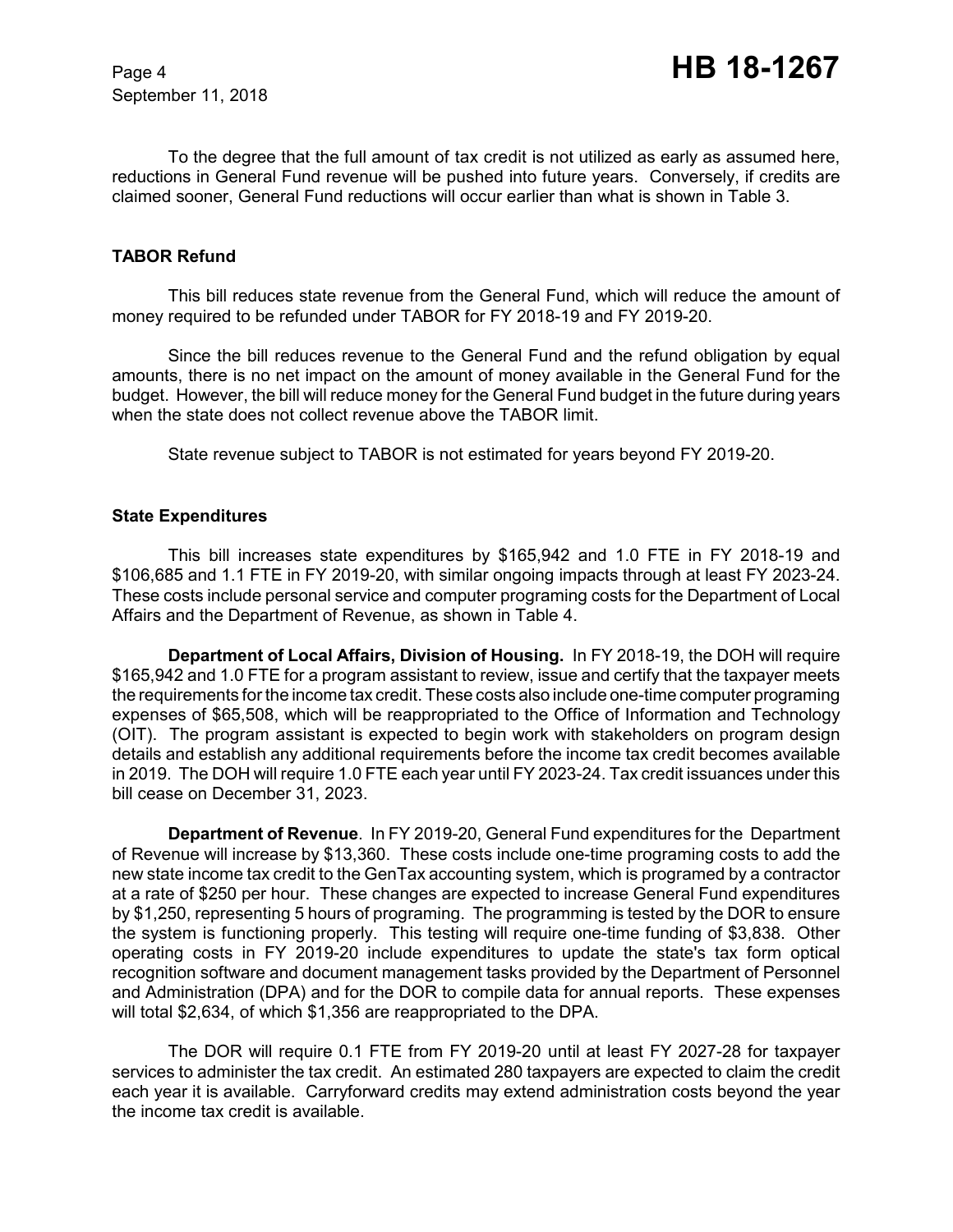#### **Table 4 Expenditures Under HB 18-1267**

| <b>Cost Components</b>                             | FY 2018-19     | FY 2019-20     |
|----------------------------------------------------|----------------|----------------|
| Department of Local Affairs (Program Assistant)    |                |                |
| <b>Personal Services</b>                           | \$55,496       | \$57,157       |
| <b>Operating Expenses and Capital Outlay Costs</b> | \$11,324       | \$3.887        |
| Computer Programming (Office of Information        | \$65,508       |                |
| Centrally Appropriated Costs*                      | \$33,614       | \$32,281       |
| FTE - Personal Services                            | 1.0 FTE        | 1.0 FTE        |
| Dept (Subtotal)                                    | \$165,942      | \$93,325       |
| <b>Department of Revenue</b>                       |                |                |
| Personal Services (Tax Examiner)                   |                | \$4,440        |
| <b>Computer System Changes</b>                     |                | \$5,088        |
| <b>Other Operating Costs</b>                       |                | \$2,634        |
| Centrally Appropriated Costs*                      |                | \$1,198        |
| FTE - Personal Services                            |                | $0.1$ FTE      |
| Dept (Subtotal)                                    |                | \$13,360       |
| <b>Total</b>                                       | \$165,942      | \$106,685      |
| <b>Total FTE</b>                                   | <b>1.0 FTE</b> | <b>1.1 FTE</b> |

 *\* Centrally appropriated costs are not included in the bill's appropriation.*

**Centrally appropriated costs.** Pursuant to a Joint Budget Committee policy, certain costs associated with this bill are addressed through the annual budget process and centrally appropriated in the Long Bill or supplemental appropriations bills, rather than in this bill. These costs, which include employee insurance and supplemental employee retirement payments, are estimated to be \$33,614 in FY 2018-19 and \$33,479 in FY 2019-20.

# **Effective Date**

The bill was signed into law by the Governor on May 30, 2018, and took effect August 8, 2018.

# **State Appropriations**

For FY 2018-19, the bill requires a General Fund appropriation of \$132,328 and 1.0 FTE to the Division of Housing in the Department of Local Affairs, of which \$65,508 will be reappropriated to the Office of Information and Technology.